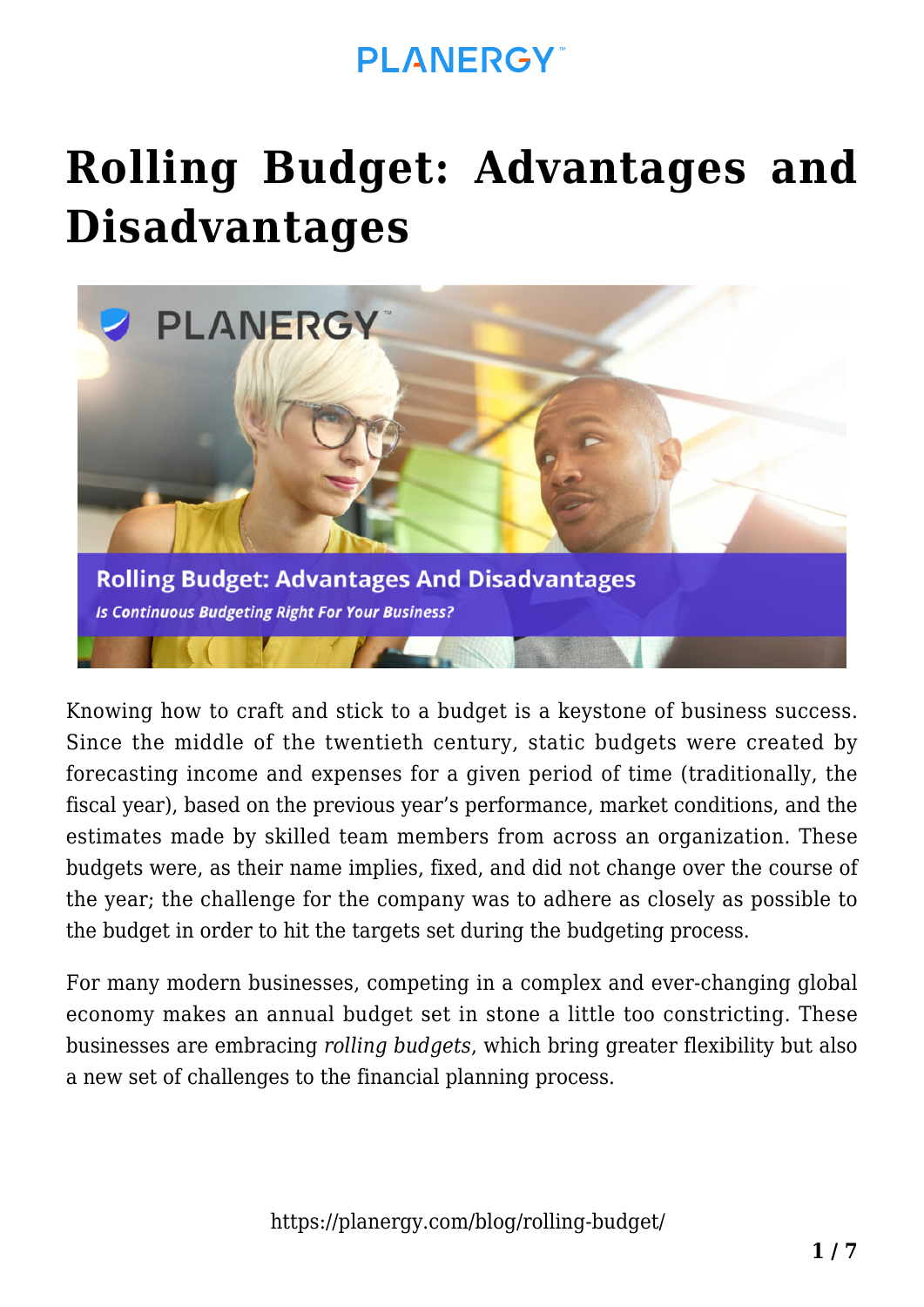## **What is a Rolling Budget?**

In contrast to traditional static budgets, rolling budgets are *continuous budgets*. Updated monthly (or, more rarely, quarterly) rather than annually, these budgets expand incrementally as time passes. Rolling budgets look to the future while still drawing on the past, but with more of a short-term, contextual focus that allows for strategic adjustments as the fiscal year (or other accounting period) progresses.

Consider Company X, which uses an annual budgeting model but updates it with rolling budgets over time. So as a given month in the current year comes to an end—for example, September of 2021—stakeholders perform budget planning for the same month in the following year: September 2022.

These [rolling forecasts](https://planergy.com/blog/rolling-forecast-best-practices/) are used to adjust the annual budget to incorporate insights gleaned from spend analysis and market conditions to provide a refreshed annual budget containing context unavailable in the original budget.

Companies use rolling budgets to:

- Achieve greater flexibility in their planning processes and decisionmaking;
- React to changing market conditions, business disruptions, and unforeseen opportunities with greater agility; and
- Perform more effective performance management by aligning (or realigning) spending and resource allocation at regular intervals (rather than waiting a full year) to match the business environment and improve competitive advantage.

Generally speaking, rolling budgets are ideal for swift-changing and unpredictable business environments, as well as improving accountability and control over financial planning or cash flow in specific areas that require regular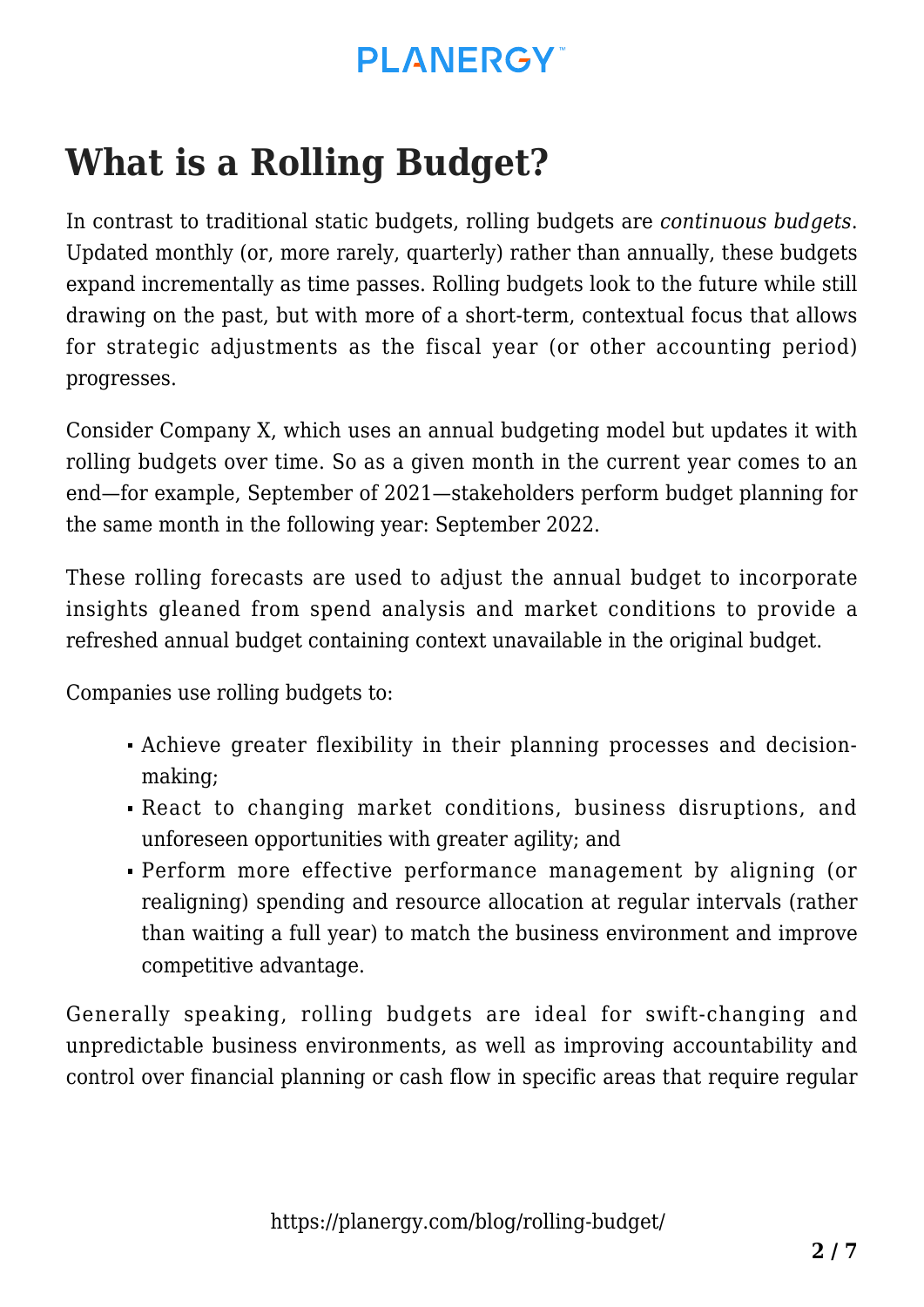### **PI ANFRGY**

monitoring.

Financial budgets for sales, overhead, and production are increasingly configured as rolling budgets by companies who want firm control over and visibility into their spend in those areas.

*Generally speaking, rolling budgets are ideal for swift-changing and unpredictable business environments, as well as improving accountability and control over financial planning or cash flow in specific areas that require regular monitoring.*

## **Advantages of Rolling Budgets**

Compared to traditional budgets, rolling budgets provide a number of advantages, including:

- Greater agility and flexibility, since rolling budgets provide short-term context not available with a fixed budget set months ago.
- Reduced uncertainty and improved tactical utility for managing cash flow, taking corrective action to mitigate disruptions, or leverage fresh insights to take advantage of opportunities for growth, investment, or greater profitability.
- Strong support for [zero-based budgeting](https://planergy.com/blog/zero-based-budgeting/) (ZBB), wherein every expense and resource allocation must be justified for every new period, regardless of the previous period's allocations or approvals. Using ZBB on a monthly basis improves accountability while still permitting flexibility, allowing budget makers to keep costs under control and meet targets while still responding effectively to changes in the business environment.
- Better strategic and financial planning since decision-makers have access to, and the ability to adjust, short-term targets for the month and quarter as well as awareness of those for the full year (as impacted by changes to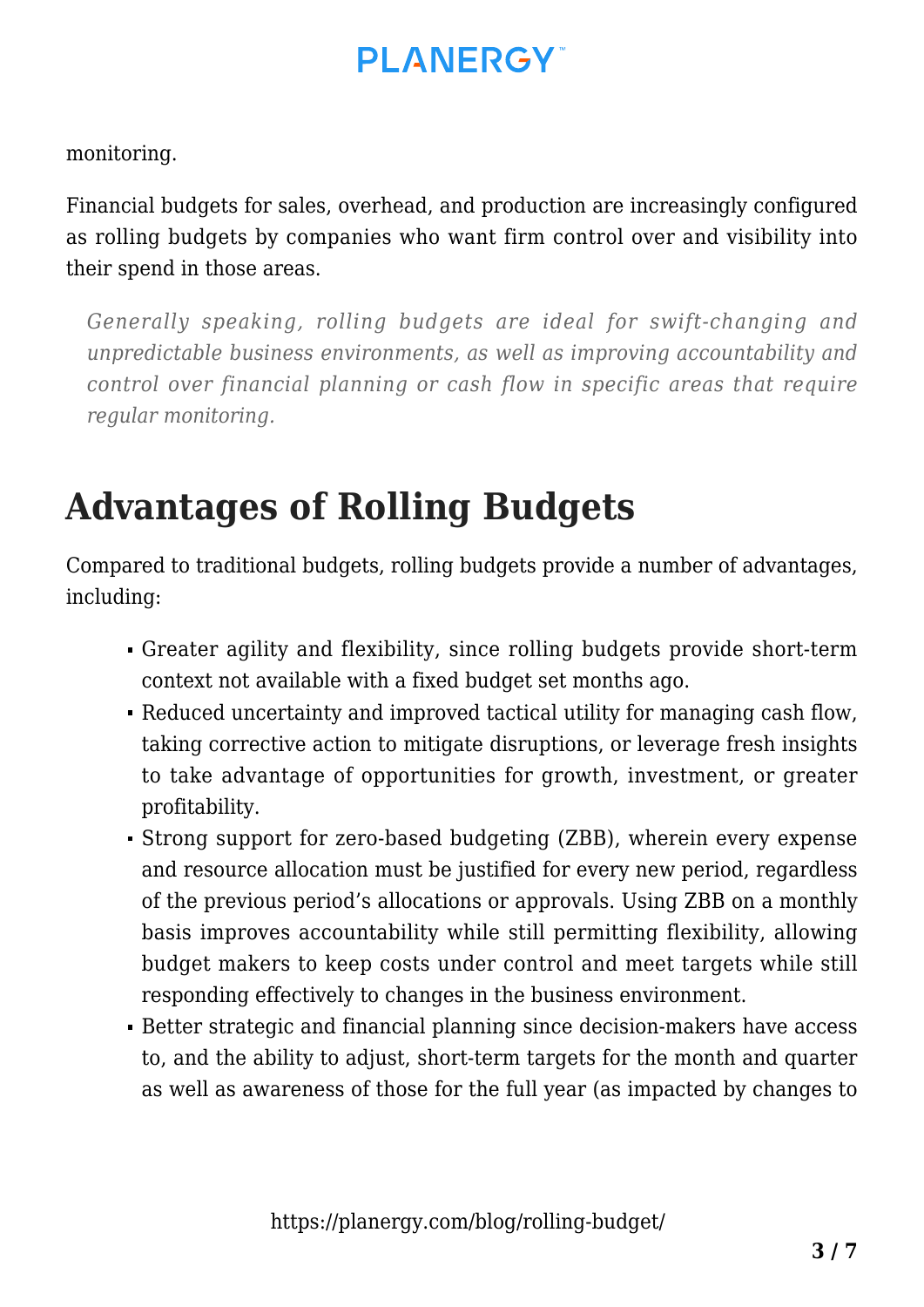the monthly/quarterly budgets).

## **Disadvantages of Rolling Budgets**

While they provide great flexibility and allow for timely changes to meet evolving market conditions or mitigate business disruptions, rolling budgets do come with a few caveats, including:

Greater demand on staff, resources, and time. Fixed budgets are prepared once, usually in the fourth quarter, for the entire next year. Having to update rolling budgets monthly, quarterly, or both (along with the income statement and other financial documents) can be time consuming, increasing staff and resource costs. This is especially true for the procurement and accounts teams, who will have to either shoulder the [entire budgeting process](https://planergy.com/blog/types-of-budgets-in-accounting/) themselves or work with budget owners to make the necessary updates.

The more stakeholders are involved, the more time-consuming, expensive, and complex the process becomes.

Frustration/resistance to change/corporate culture issues. The extra work that comes with continuous budgeting methods can be demotivating without accompanying engagement by leadership to demonstrate its value to organizational growth and competitive strength.

Companies who are adopting rolling budgets for the first time may face significant resistance from staff who are accustomed to the workflows and scheduling that come with fixed budgets. For budget holders, constantly updated targets may become demotivating as they struggle to keep the strategic big picture in mind while dealing with the tactical realities of monthly and quarterly updates.

In these scenarios, additional training, combined with a collaborative approach to implementation and strong efforts by management to hear and meet the team's needs, will go a long way toward smoothing the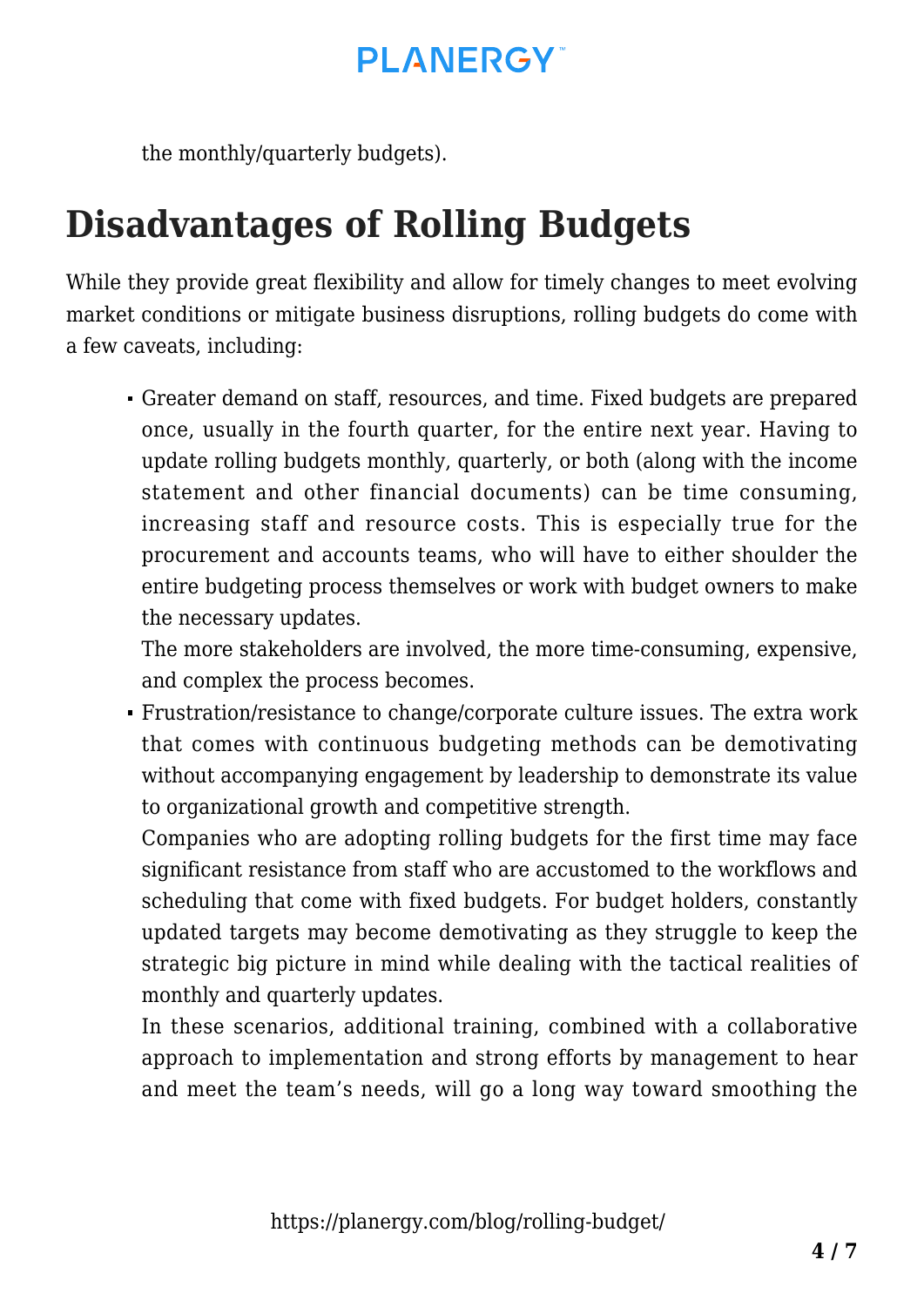transition.

In addition to additional staff-related expenses, rolling budgets may require the addition of new software tools to be optimally effective. Organizations still relying on Excel spreadsheets or manual, paper-based workflows may simply find themselves overwhelmed by the extra work and time demands that come with rolling budgets.

Implementing a best-in-class, cloud-based spend management and budgeting solution like Planergy can help mitigate these concerns. A centralized spend management solution generates immediate savings by eliminating the need for paper and manual workflows. In addition, it offers advanced digital tools such as robotic process automation, centralized data management, and powerful spend analytics. These help eliminate human error, increase accuracy, speed, and efficiency in all processes (including budgeting and forecasting), reducing expenses and frustration so your team can focus on building effective budgets that meet both your short-term and long-term business needs.

## **How to Prepare a Rolling Budget**

Every business has its own specific budgeting needs, but you can create a general rolling budget by following a few simple steps.

- 1. Work with all relevant stakeholders to prepare a budget for each month of a full year (e.g., January through December, or whatever months span your company's fiscal year).
- 2. At [month end,](https://planergy.com/blog/month-end-closing-process/) perform spend analysis and performance management, including [budget variance analysis,](https://planergy.com/blog/budget-variance-analysis/) to determine the difference between the estimates made during the budgeting process and the actual activity for the accounting period.
- 3. Based on the results of your analyses, perform the necessary adjustments to create a new budget reflecting the events of the month coming to an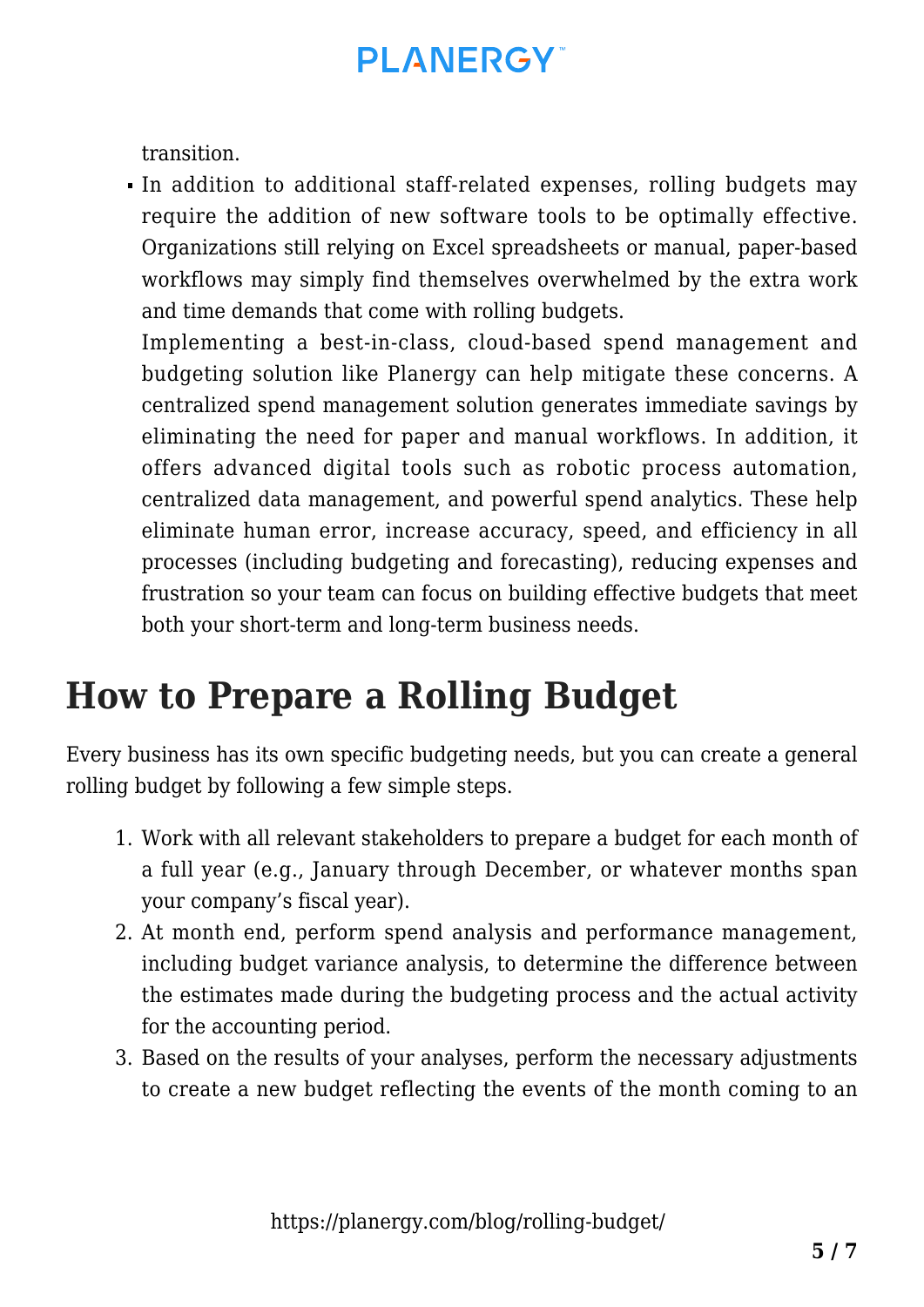end.

For example, if you're coming to the end of August and discover the cost of raw materials for one of your product lines has increased by 2.7% over the amount spent in August of last year, be sure to include this adjustment in your budget moving forward for the rest of the year, in addition to any other estimated changes you might have already made for *next* August based on business intelligence, internal process improvements, etc.

- 4. "Top off" the new budget to a full year by removing August of the current year and adding your forecasted budget for August of next year.
- 5. Repeat monthly.

## **Is Your Business Ready for Rolling Budgets?**

Whether you're looking ahead to next year or next period, your business needs a reliable budgeting process. Choosing between a traditional budget and a continuous budget will depend largely on your company's business processes and structure, as well as the stability of your market. But if you're prepared to dedicate the necessary resources, secure buy-in from your staff, and act swiftly to leverage the insights gleaned from implementing a rolling budget, you can enjoy greater competitive agility and smarter decision-making to help boost your company's performance and profitability.

## **What's your goal today?**

#### **1. Use PLANERGY to manage purchasing and accounts**